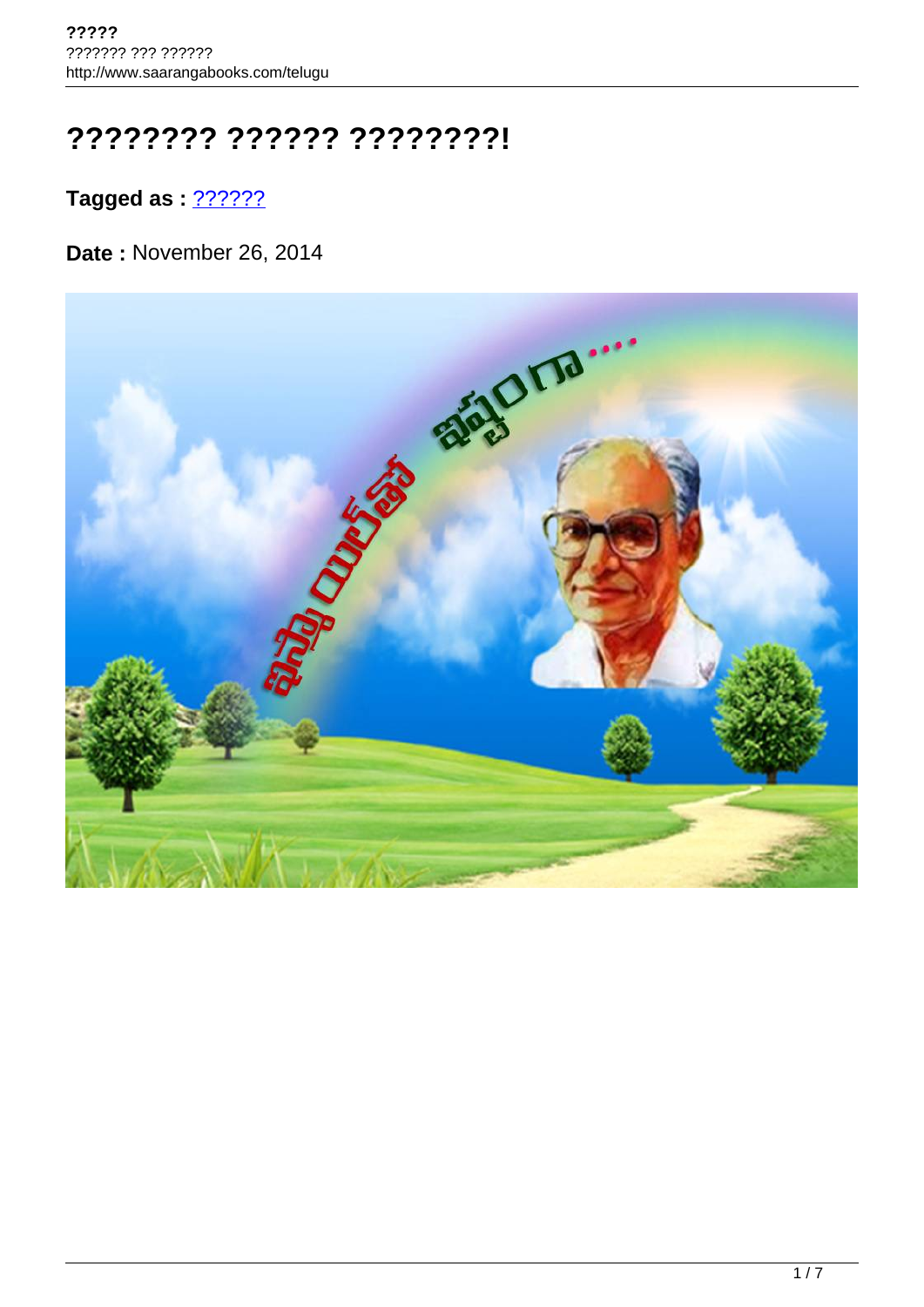

[? ?????? 2003 ???????? ?? ???????. ????, ????????? ???? ????? ????? ????? 

1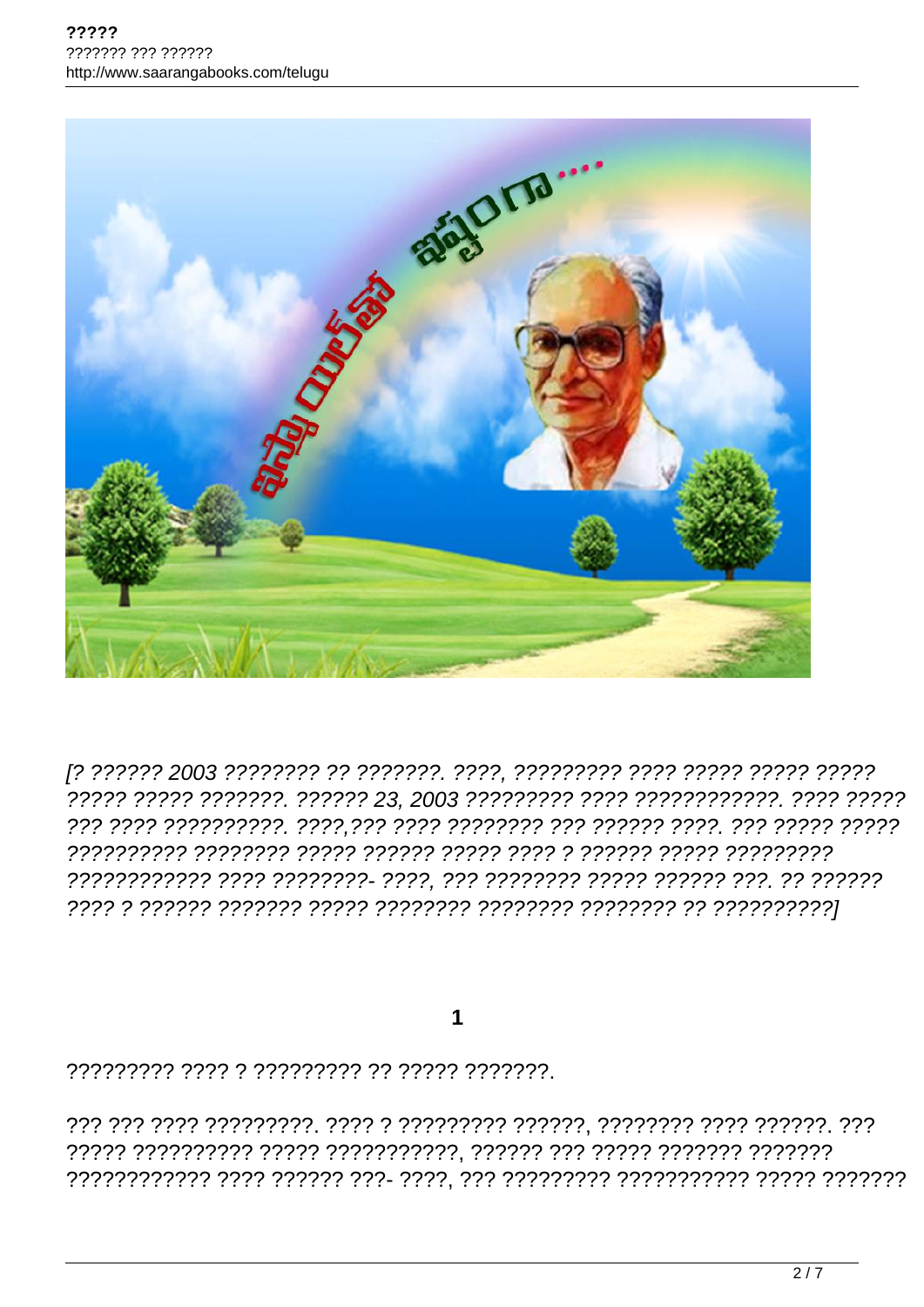7777 777 777777 7777771

?????????????????

????? ????????????

## $\overline{2}$

???????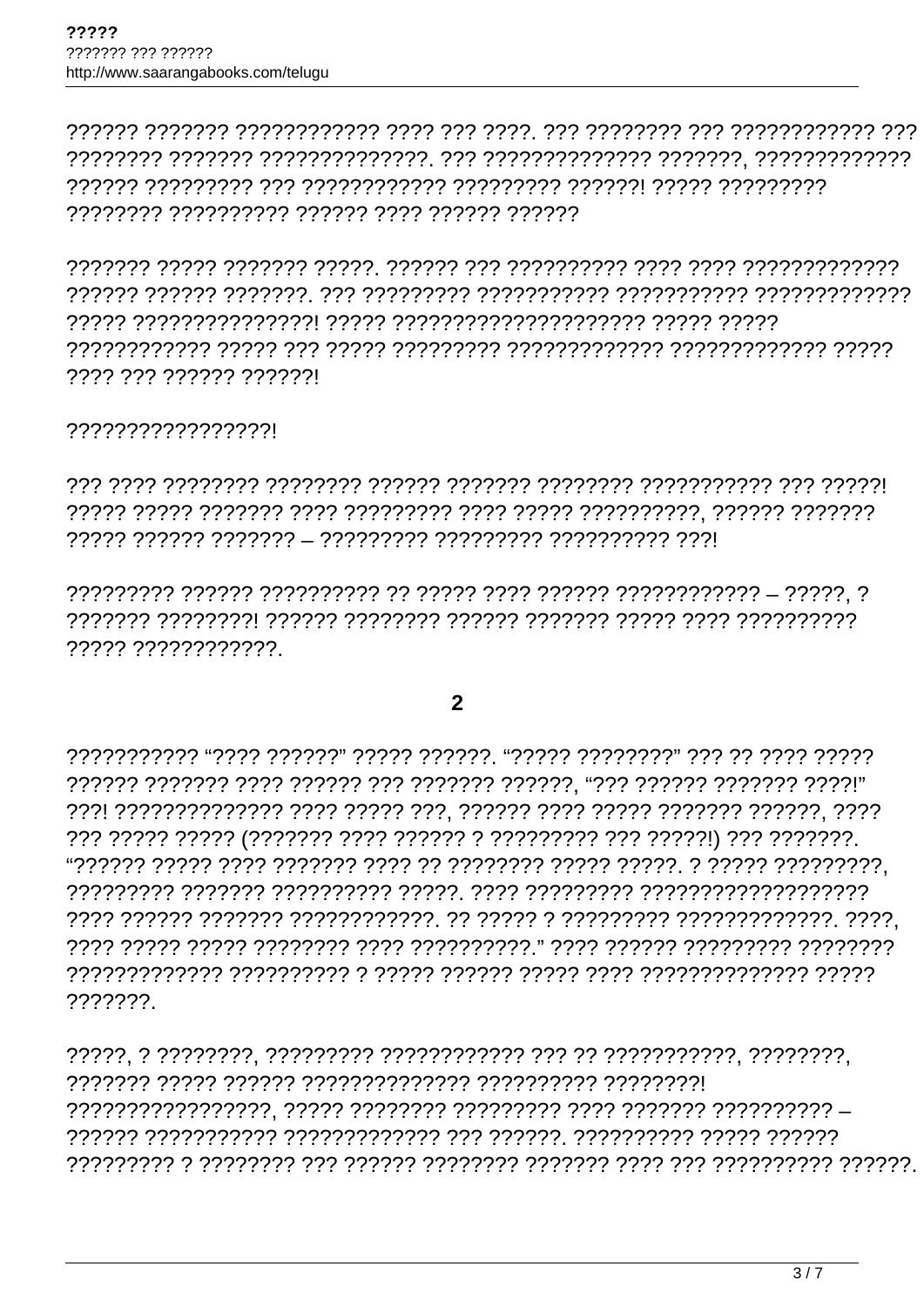<u>ַיְרִיִרְיָרְ רְיִרְיִרְיְרְיִרְיְרָיךָ הְרָיְרָיךָ הְרָיְרָיָרָ הְרָיְרָיְרְיִרְיִרְיִ הְרָיִרְיִרְיָךָ הְרָ</u> 

777777 7777 777777777777777 7771

777777777777 7777777

?????????????? ???????

??? ????????????????

???????. ???????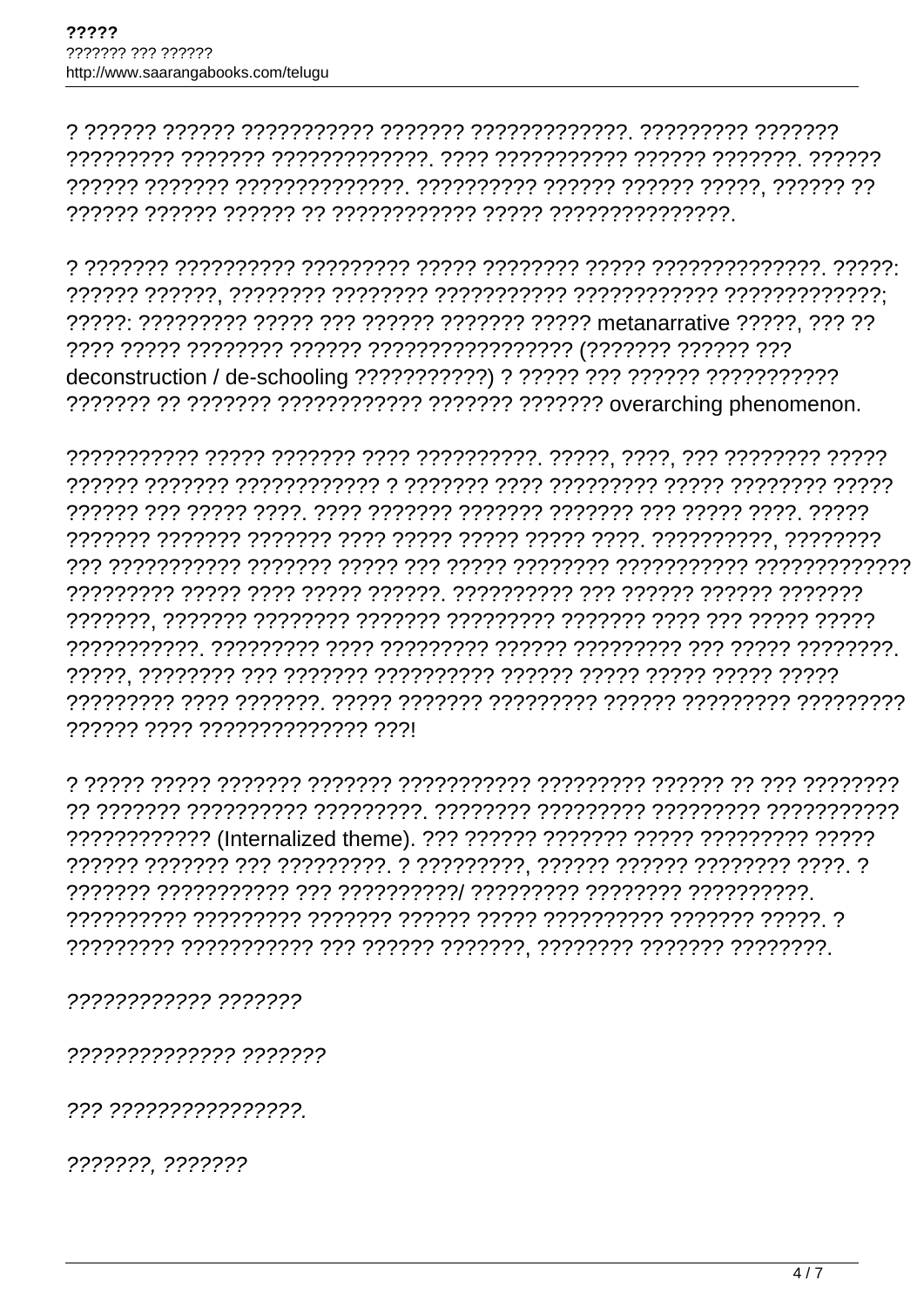77777777 77777777 77777777777

2222222222 222 222222

??????????? ????????????

222 22222221 222 22221

7777777 777777777777 77777772

22222222 22222222

????????? ??????

?????????? ?????

22 2222 22222222

22222222222 2222222

22 222222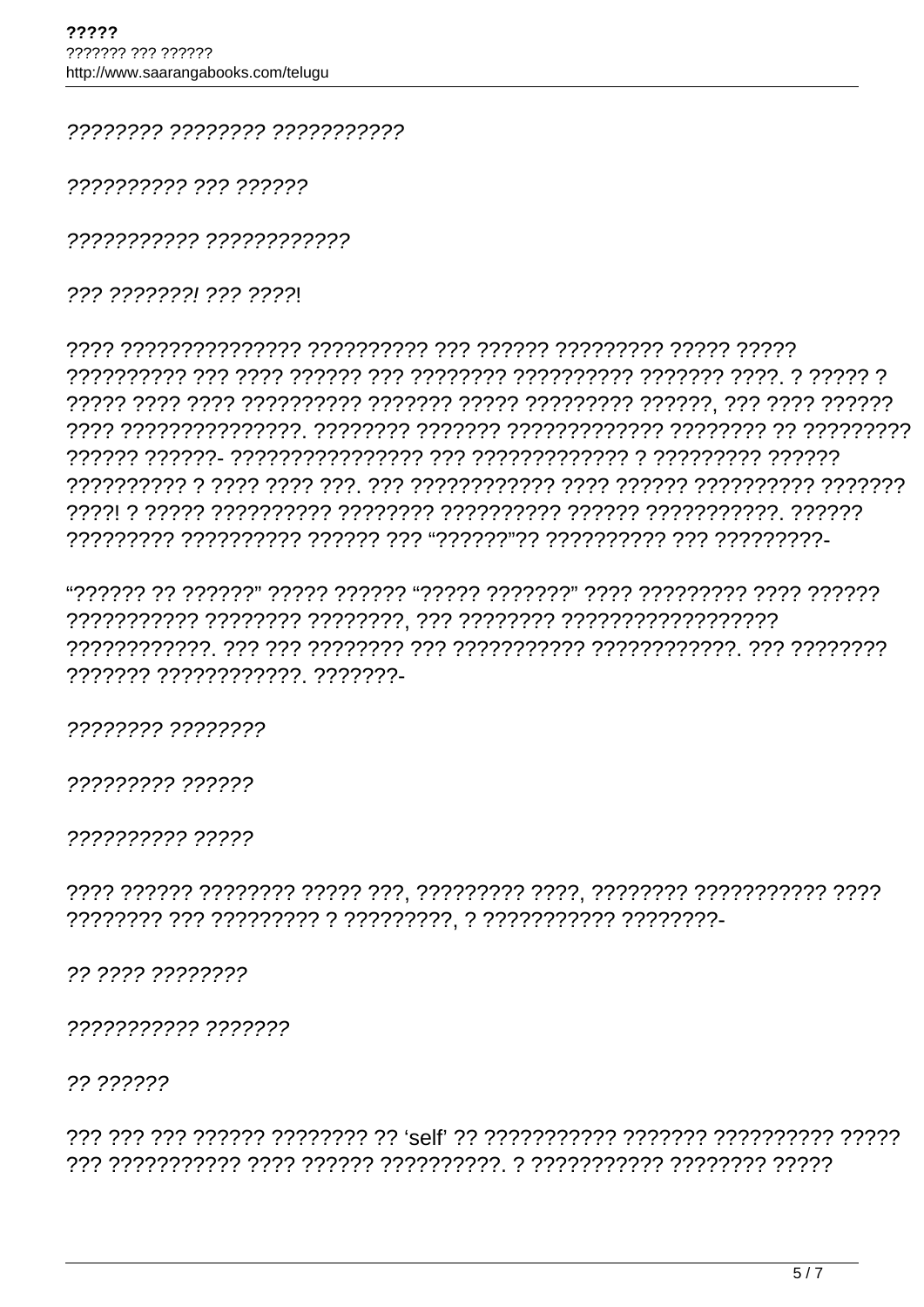????????????? ???? ??????????

## $\overline{\mathbf{4}}$

77777777777 77777 777777-